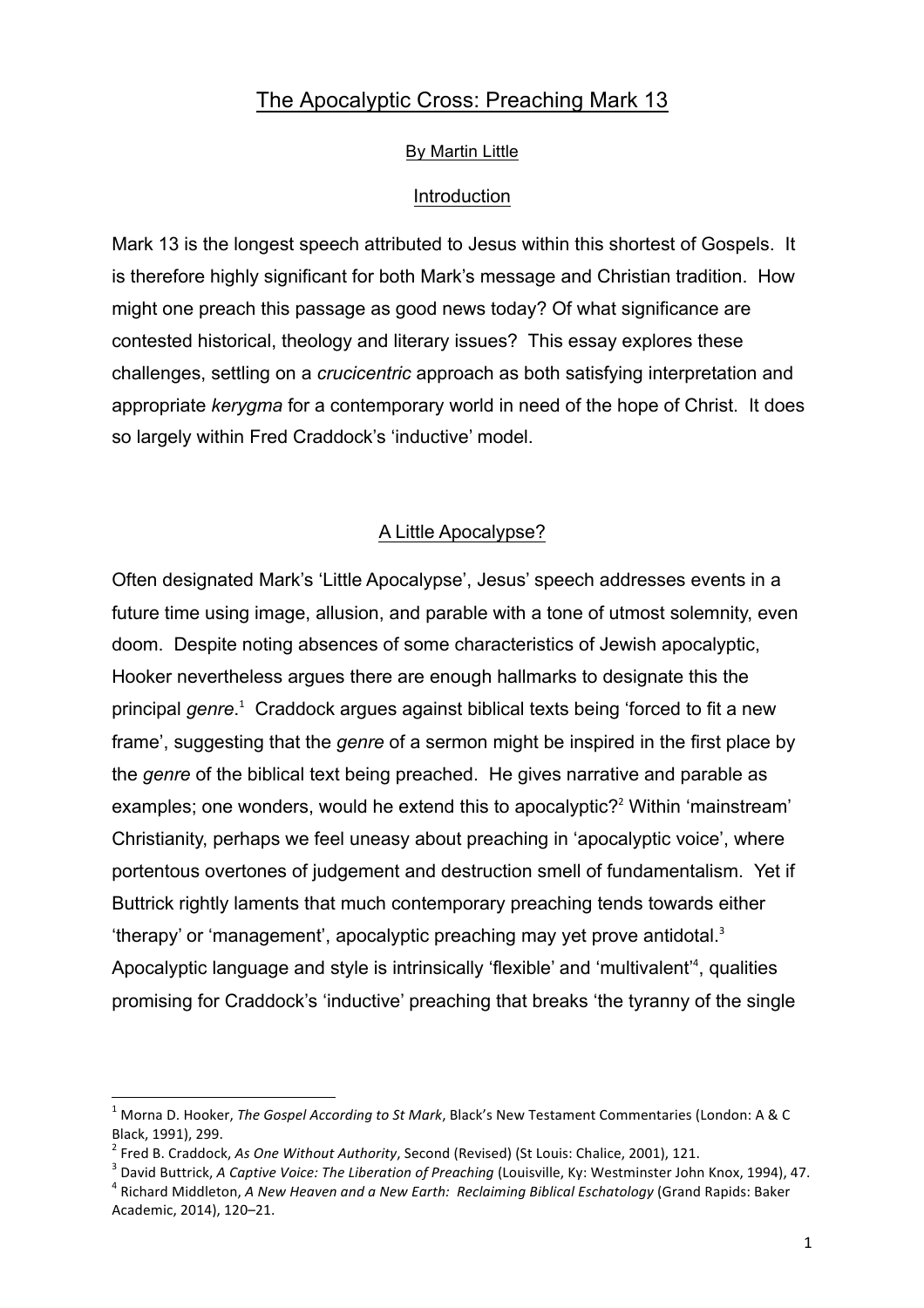perspective'. 5 Jesus' own 'homiletic' pivots on the exhortation to *keep watch* (v23; 35; 37) – it is less explanatory 'conclusion' than open-ended summons – and thus rather in 'inductive' mode itself.

### History, Prophecy, Parousia

In our critical age, questions of historicity simmer constantly beneath gospel texts. These are particularly pointed in ch.13, which is often used to bolster the dating of Mark to around the destruction of the Jerusalem temple in A.D. 70. If we accept this hypothesis, then ch.13 must be a *vaticinium ex eventu* (prophecy after the event) a revision that in turn affects how we view the unity and authenticity of the discourse. $6$ Behind this circular logic, I suspect, lies a demythologising bias against the plausibility of genuine prophecy; so, many twentieth century commentaries followed Bultmann in privileging form criticism. The result is that speculations about Mark's 'sources' in earlier apocalyptic material have somewhat eclipsed the notion that Jesus himself may indeed have said most of these words, perhaps in an order not irreconcilable with that presented by Mark! Several commentators suggest, for example, that the tricky v30 represents the evangelist blandly inserting an unrelated saying under the tenuous heading of 'watchfulness'.<sup>7</sup> It is challenging for preachers simply to know what to *do* with such reconstructions so reticent to give Mark - at least - the benefit of the doubt. Mercifully, this seems to be an approach that is itself 'passing away', with N.T. Wright among others pointing to alternatives. Highlighting discrepancies between Mark and Josephus, Wright argues it is:

far more plausible to regard the details of the passage as extrapolations from ancient biblical prophecy than to read them as lame and inaccurate attempts to turn history, after the event, into pseudo-prophecy.<sup>8</sup>

Even if Wright claims too much for unity, his approach frees Mark 13 from fragmentation *ad nihilo*. In short, Jesus is vividly 'retelling' various prophetic

<u> 1989 - Johann Barn, mars ann an t-Amhain an t-Amhain an t-Amhain an t-Amhain an t-Amhain an t-Amhain an t-Amh</u>

<sup>&</sup>lt;sup>5</sup> Craddock, As One Without Authority, 28. Though Craddock's own style is rather more 'folksy' than 'apocalyptic'!

<sup>&</sup>lt;sup>6</sup> George R. Beasley-Murray, *Preaching the Gospel from the Gospels* (Peabody, Mass.: Hendrickson, 1996), 13; Cf. Bultmann, Rudolf, *History of the Synoptic Tradition*, trans. John Marsh, Second Revised Edition (New York & Evanston: Harper & Row, 1968), 122.

<sup>&</sup>lt;sup>7</sup> Hooker, *The Gospel According to St Mark*, 321; Beasley-Murray, *Preaching the Gospel*, 121.<br><sup>8</sup> N.T. Wright, Jesus And The Victory of God: The New Testament and Christian Origins Vol. 2 (London: SPCK, 1996), 349.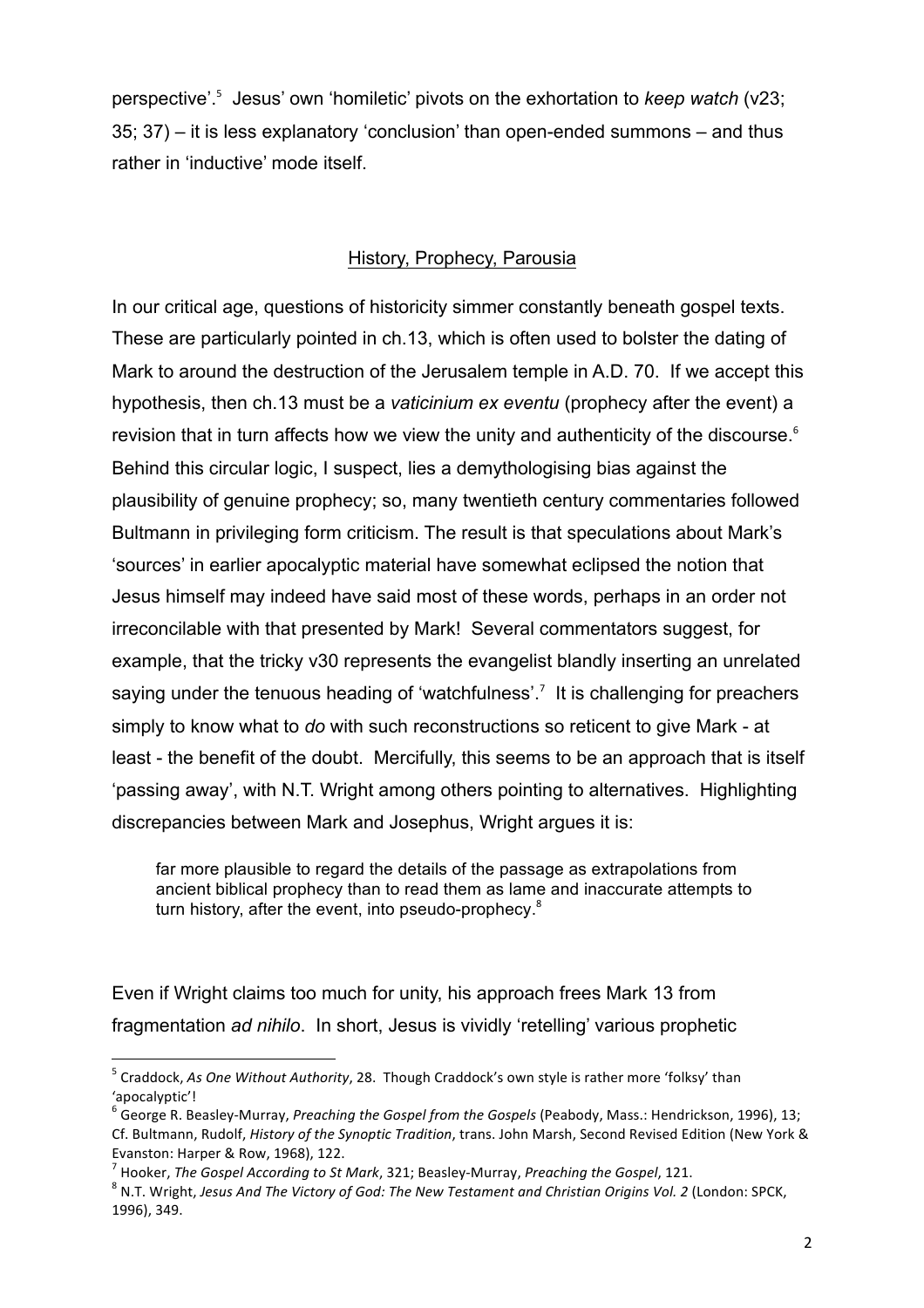narratives so that they now 'focus on his own work.'<sup>9</sup> This *faithful-yet-radical 'retelling' of tradition on a clear trajectory toward the present person of Christ* is constructive for preaching; indeed, it is a good definition of the homiletic task itself. Wright emphasises temple destruction for what it *represents* prophetically – that is, the downfall of Second Temple Jewish religious hierarchy. The cosmic portents of vv24-25 utilize classic imagery for the fall of Babylon: astonishingly, Jesus turns these on Jerusalem herself, the Zion of Israel's hope.<sup>10</sup> Jesus himself is the new temple, his followers the new Israel.

More controversially, Wright is dismissive of the tradition that the 'the son of man' (v26) indicates the Second Coming of Christ. A literal cloud-borne figure is deemed a 'monstrosity' that 'can be left behind' - a faulty transposition of the heavenly encounter of Daniel 7 to one of earthly descent; furthermore, any notion of the 'physical collapse of the space-time world' is 'crass literalism'.<sup>11</sup> Vv24-27 is instead standard Jewish language for the rescue of God's people after judgement, which for Wright means temple destruction - 'what the whole chapter has been about from the start.<sup>'12</sup> This 'realized eschatology' represents a huge challenge for preaching in congregations who have been conditioned to read Mark 13 in a highly transcendent 'end-times' way, not least when the lectionary has 13:32-37 in Advent Sunday under the seasonal rubric of the 'last things.' It may be that Wright has thrown out some of the eschatological baby with the bad exegetical bathwater; Middleton sees rather a 'double referent' in Mark 13 - imminent events and final *parousia* may well both be in view.<sup>13</sup>

What homiletic strategy might appropriate these insights? I suggest the rhetorical device of *occultatio*: introducing material while feigning its omission.<sup>14</sup> For example: 'I *could* have preached today on the way Mark's account contains intriguing resonances with the Fall of the Temple in A.D.70…' or 'I *could* have preached about the way the Church thinks about the return of Jesus at the end of time…' and so on, outlining some of the salient points - 'but I'm not going to preach either of those sermons today.' This 'names the issues' while simultaneously generating anticipation. Furthermore, this structure *arises* from the form of Mark 13 itself: the

 $<sup>9</sup>$  Ibid., 348.<br><sup>10</sup> Ibid., 354–55.</sup>

<sup>&</sup>lt;sup>11</sup> Ibid., 361; 517.<br><sup>12</sup> Ibid., 362.<br><sup>13</sup> Middleton, *A New Heaven*, 183.<br><sup>14</sup> Sam Leith, *You Talkin' to Me? Rhetoric from Aristotle to Obama* (London: Profile, 2011), 273–74.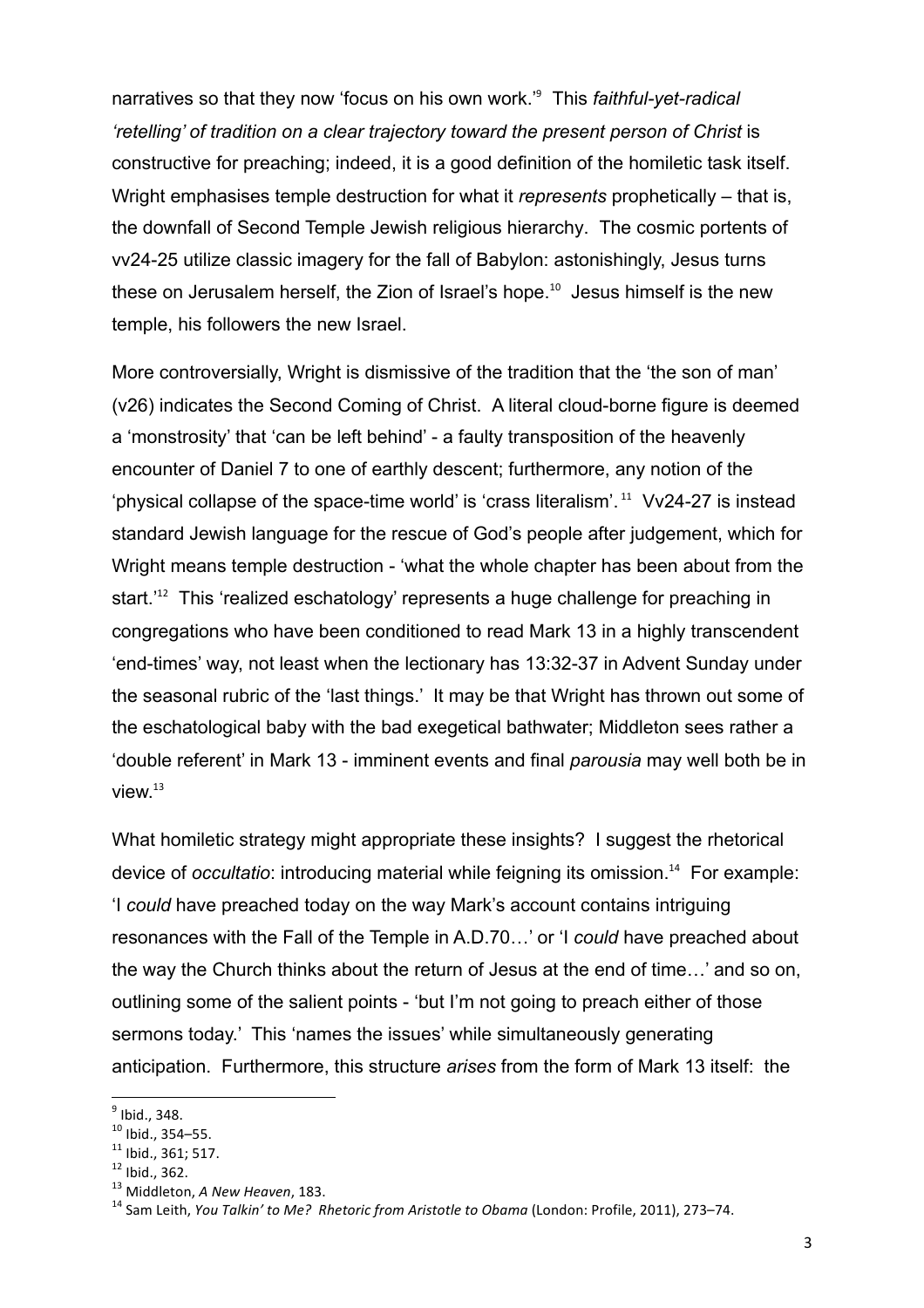political turmoil and persecutions of vv5-13 are emphatically *not* the signs of the 'end' (whatever that may be). They are birth pangs but not the main event. It is only with v14 with its '*But when… then'* formula that the actual climax comes. In Craddock's terms, such a 'transition' formula, when retained from the biblical text, generates sermonic movement and 'progression.'15 What then *is* this climax?

## Temple to Cross

Wright employs 1 Maccabees to interpret Mark 13 from the premise that the destruction of the temple is "the necessary and predictable focal point of Jesus' whole prophetic ministry."<sup>16</sup> This is a slightly odd conclusion, because however large the temple looms at the start of the chapter, it soon fades from view and is not explicitly mentioned after v2. Furthermore, in terms of Mark's theology *as a whole*, not to mention Christian tradition, it is the *cross* that is the focus. 17 How much more for preaching (1 Cor. 2:1-2)! Noting the spurious testimony at Jesus' trial (14:56-59), Peter Bolt argues that physical temple destruction is insignificant next to the supremacy of Jesus' *death and resurrection*. <sup>18</sup> Bolt argues for Mark 13 as 'Apocalyptic Precursor to the Passion Narrative', based on ch.13's immediate *literary* context. Indeed, many of the chapter's themes and details reappear during this narrative, within an imminent timeframe first linked by H.R. Lightfoot to the four Roman 'watches of the night' indicated in 13:35. These parallels can be summarised thus:

*'Evening'*: this points to the last supper with its 'mini-apocalyptic' discourse (14.26- 31) drawing on Zech. 13.

*'Midnight'*: this refers to Gethsemane with the disciples sleeping (14:37) despite Jesus' repeated exhortations to 'keep watch' (14.34, 38; 13.32). Terrified, the disciples flee (14:50; 13.14ff) and Jesus repeats the 'Son of man' formula (14.62; 13:26).

*'Cockcrow'*: still the 'coming' is delayed, and Peter's doom-laden denial comes true (14:72).

<sup>&</sup>lt;sup>15</sup> Craddock, As One Without Authority, 122.

<sup>&</sup>lt;sup>16</sup> Wright, Jesus And The Victory of God, 262.<br><sup>17</sup> W.R. Telford, *The Theology of the Gospel of Mark* (Cambridge: Cambridge University Press, 1999), 114.<br><sup>18</sup> Peter G. Bolt, 'Mark 13: An Apocalyptic Precursor to the Pass (1995): 18.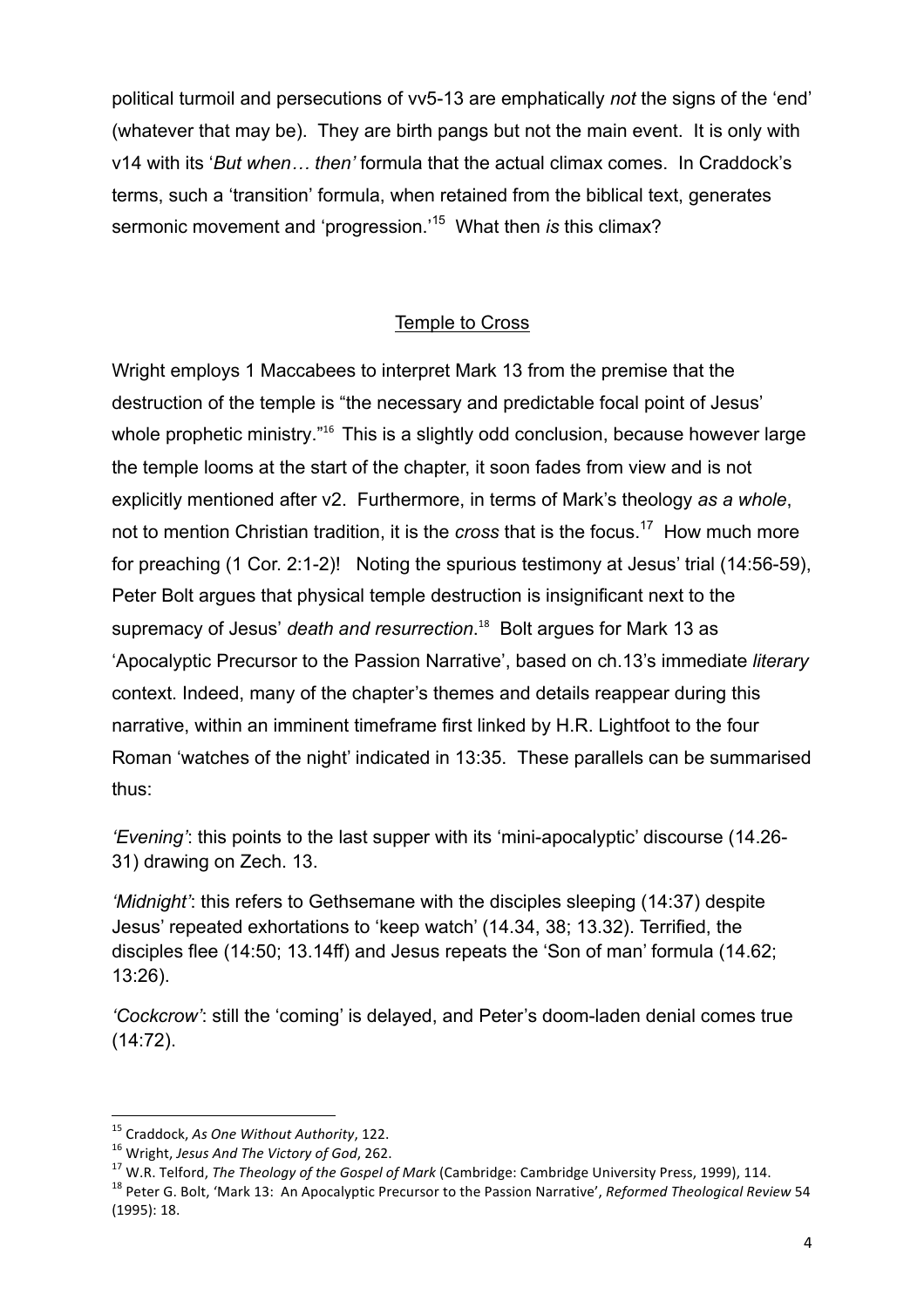*'Dawn'*: this timeframe shapes both 15:1 (the day of crucifixion) and 16:2 (the day of resurrection). These *together* mark the climax of the narrative: the decisive 'coming' of the Son of Man. The 'gathering of the elect' (13:27), says Bolt, is fulfilled in the promise of Gentile missions, inaugurated in Galilee (16:7-8; cf.13:10).<sup>19</sup>

Bolt concludes:

when read against the explicit story of Mark's Gospel, it appears that the coming of the Son of man promised in Daniel 7:13, and quoted in Mark 13:26, refers not to a still distant parousia, nor to the destruction of the temple. Mark's Gospel tells us that the Son of man comes when Jesus rose from the dead. That is when he received the Kingdom from the Ancient of Days, and began to share it with his people.<sup>20</sup>

This construal makes crucial sense of the otherwise-puzzling v30 and v10, without recourse to the revisionist strategies I critiqued above. This close textual work might be rendered homiletically through following the narrative structure of this night-todawn sequence with its evocative atmosphere and symbolism. Parallels could be narrated from the disciples' point of view, imagining them 'remembering' their Lord's apocalyptic discourse in the midst of fear, confusion and astonishment.

### Desolation to Hope

At the centre of Mark 13 stands the 'desolating sacrilege'. Structurally, as we noted earlier, it is the genuine 'sign' of the 'end'. The image is mysterious, even downright creepy, sending the imagination in any number of directions – from cultic taboo objects to explorations of idolatry and blasphemy in dystopian literature such as *The Lord of the Flies* or *Heart of Darkness*. If we are aiming for a sermon in 'apocalyptic voice' it seems to me advantageous for movement and tension to *track with* this suggestiveness, rather than flattening or explaining it away too soon. The risk of purely historical reconstructions is to speak as if meanings of the 'abomination' were *reducible* to textual parallels in Daniel and the intertestamental literature. Rather, '[a] hermeneutic that respects the full catholicity of meaning needs to start by accepting abundance as a positive condition'.<sup>21</sup> The horror of the thing 'where it should not be'

<u> 1989 - Johann Barn, mars ann an t-Amhain an t-Amhain an t-Amhain an t-Amhain an t-Amhain an t-Amhain an t-Amh</u>

<sup>&</sup>lt;sup>19</sup> Ibid., 22–23.<br><sup>20</sup> Ibid., 25.<br><sup>21</sup> A.K.M Adam, 'Poaching on Zion: Biblical Theology as Signifying Practice', in *Reading Scripture with the Church: Toward a Hermeneutic for Theological Interpretation*, ed. A.K.M Adam et al. (Grand Rapids: Baker Academic, 2006), 25.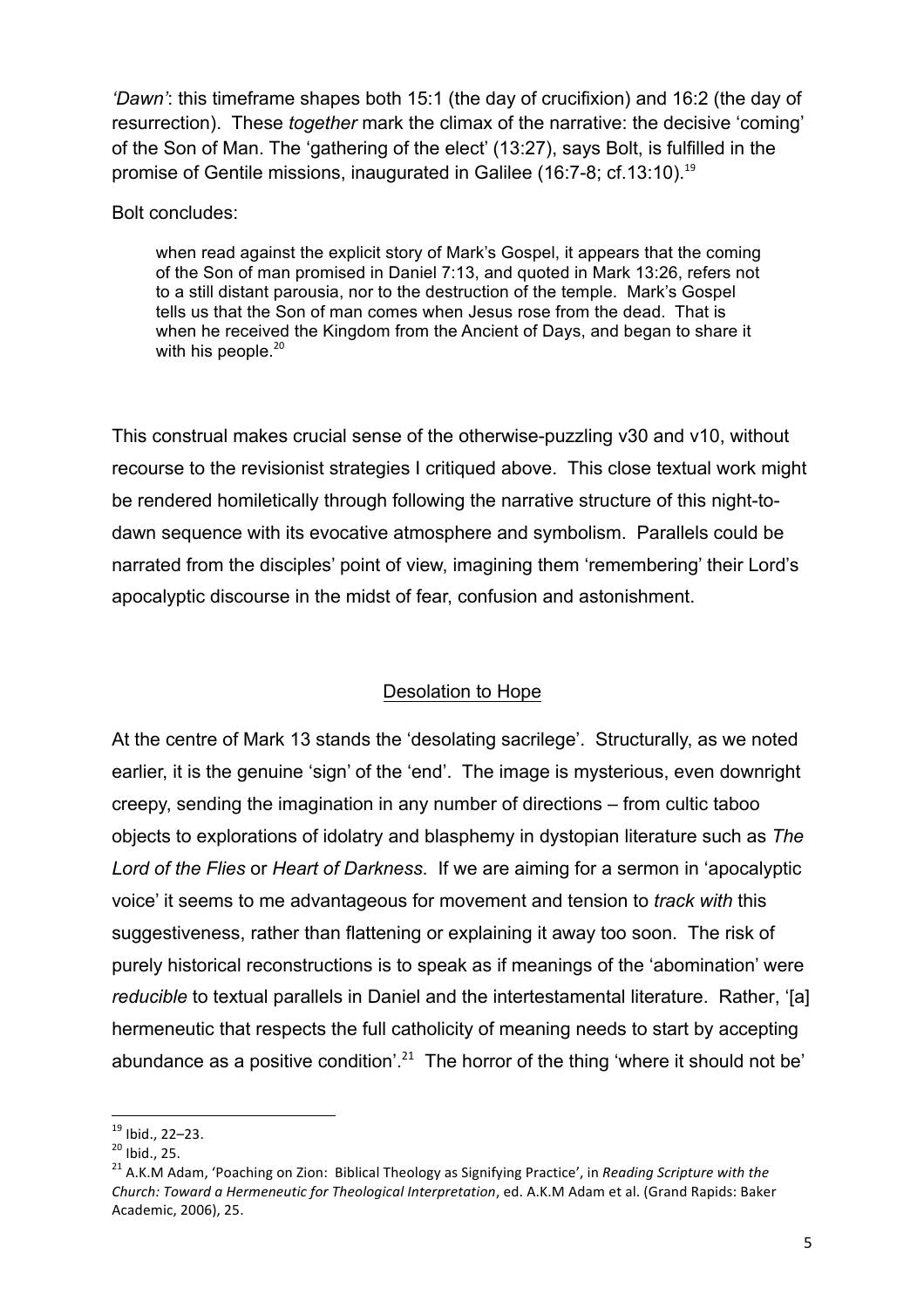is further suggestive of contemporary *ethical* 'abominations' – the tragic image of little Alan Kurdi for example. Such images need careful framing to foster genuine pathos rather than luridness. But crucially for our argument, this approach leads inductively toward Bolt's imaginatively persuasive construal of the 'abomination' as *the crucifixion itself*. This *crucicentric* position is the high point of his argument re the passion.22 He asks: 'could there be a greater act of sacrilege than the destruction of God's Son in such a horrendous way?'23 The cross is initially *the* act of human evil, now transfigured into *the* act of divine salvation. This interpretation cuts to the heart of the Christian *kerygma*: it is *on the cross* that Jesus 'arrives', *on the cross* that Jesus reveals God. Whatever our beliefs about the 'second coming', it is supremely *on the cross that God judges the world,* passing the double sentence: 'guilty!' - but also: 'forgiven!' Bolt offers a sermonic application, linking Mark 13's 'wars and rumours of wars' to the perennial struggle for 'security' on the international scene, and pointing to Christ's redemption from cycles of violence and self-interest:

The only security for this world is found in the coming of the Son of Man, in the kingdom of God that is awarded to him at his exaltation. And before the Son of Man comes, human culture is shown up for what it really is, and is judged once and for all. […] The human culture that committed the desolating sacrilege in the first place continues to mock what it does not understand. But the cross spells the end of that world. $24$ 

The cross, as Bolt's chapter title puts it, is 'the end of the world'. This is preaching in the apocalyptic voice. Bridging the imagination of the preacher, the skill of the evangelist and the apocalyptic revelation of Christ its author, the cross is continually 'connecting heaven and earth, containing all of creation and all of history.'25 Brueggemann searches for a preacher-poet who 'bespeaks a reality the world cannot contain.'<sup>26</sup> What else, then, shall we preach?

### **Conclusion**

A sermon on Mark 13 has a lot of ground to cover; attempting to 'explain' everything is futile. I would approach this firstly through use of *occultatio,* before continuing in

 

<sup>&</sup>lt;sup>22</sup> Peter G. Bolt, *The Cross from a Distance: Atonement in Mark's Gospel* (Downers Grove, Ill: Apollos IVP, 2004), 100.<br><sup>23</sup> Ibid., 101.

<sup>&</sup>lt;sup>24</sup> Ibid., 113; 115.<br><sup>25</sup> Bradley Jersak, *A More Christlike God: A More Beautiful Gospel* (Pasedena, CA: CWR, 2015), 132.<br><sup>25</sup> Walter Brueggemann, *And Finally Comes the Poet: Daring Speech for Proclamation* (Minneapolis Fortress, 1989), 108.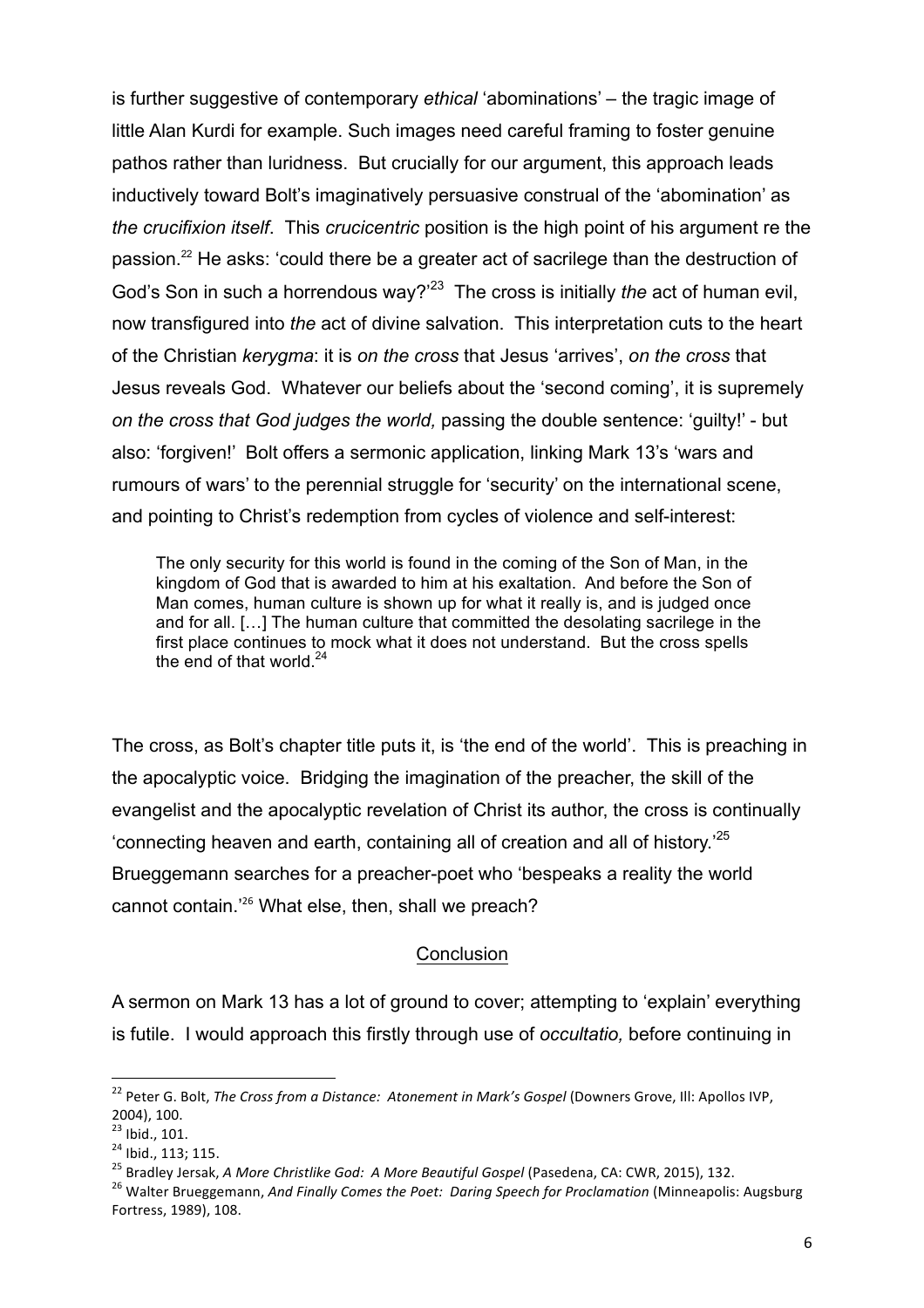something of the 'apocalyptic voice', using scriptural images allusively while keeping a key doctrinal focus, weaving in *crucicentric* interpretation from Bolt in its full dramatic context with contemporary illustrations focusing on the 'desolating sacrilege.' In conclusion I offer the following sermon extract. This might form the conclusion to a sermon for Advent Sunday.

Jesus says: "keep watch!" But, we reply: "Lord, to what shall we look?" And Jesus responds with the dark, mysterious words of apocalypse - words that reach beyond comfort, beyond death, beyond our speculations and deliberations. Words beyond the edge of words. With his whole life, Jesus says: 'look to the cross.'

As he comes to us, wordless in the manger, he says 'look to the cross.'

As he instructs disciples in 'the Way', he says: 'look to the cross.'

As he empties his life for the outcast, he says: 'look to the cross.'

And as we look, all the suffering and sin of the world swirls in black vapours around the bowed head with the crown of thorns. All the desolation, all the abomination that the world can devise – on the cross is embraced, pulverised and redeemed by the open arms of our Saviour.

And so the apocalyptic vision fades… and we see ourselves. How then shall we live? Shall we come to this cross? Shall we trust to it all our darkest thoughts, all our deepest pain, all our bids for worldly power, all our hopes for new life in the hereafter? Well may we look in Mark 13 for the end of the world. On the cross, Jesus proclaims an end which, we find, is really a beginning: the full and final revelation of the God of eternal love, saying to evil once and for all: 'It is finished.'